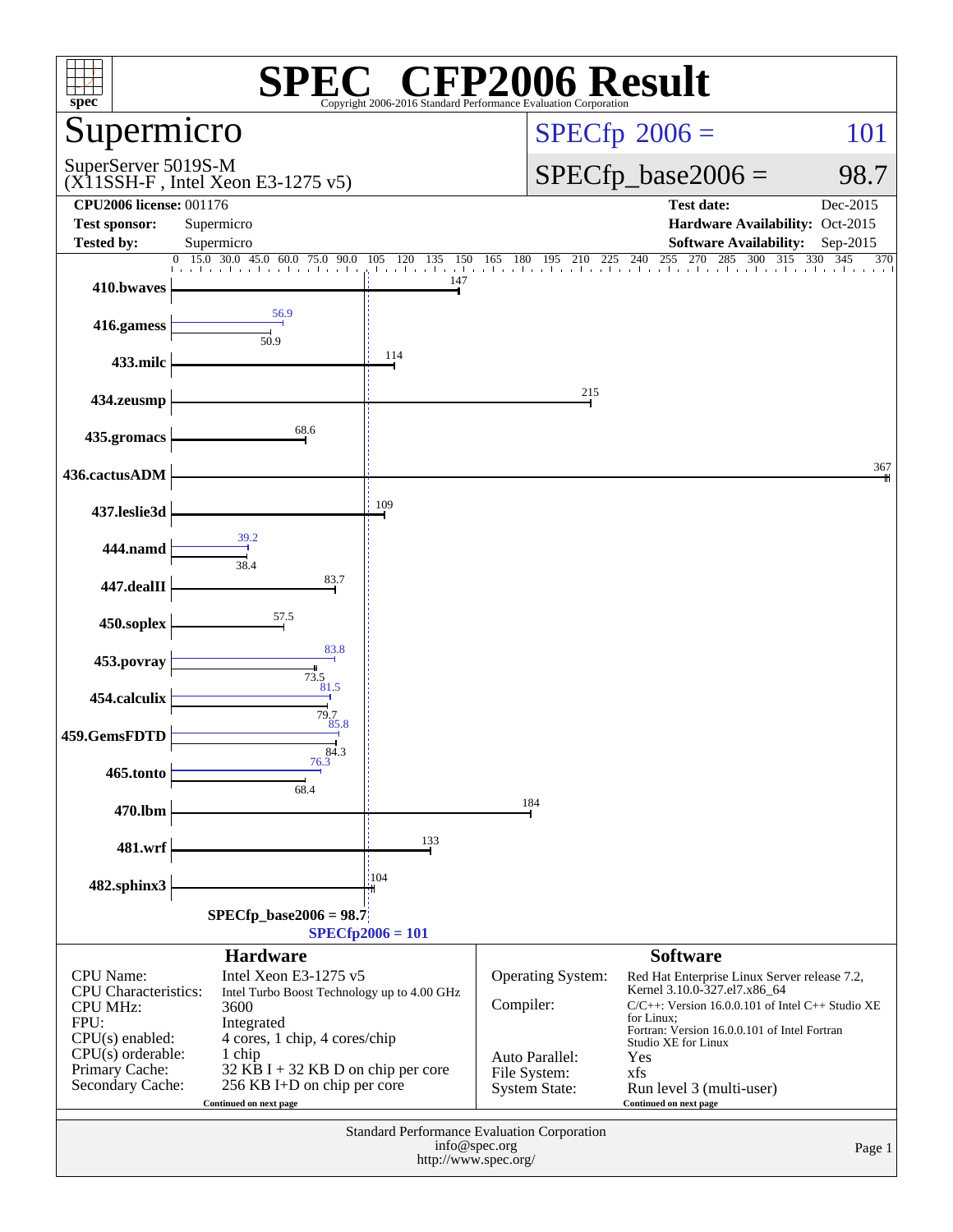

# Supermicro

#### SuperServer 5019S-M

(X11SSH-F , Intel Xeon E3-1275 v5)

#### $SPECfp2006 = 101$  $SPECfp2006 = 101$

#### $SPECfp\_base2006 = 98.7$

**[CPU2006 license:](http://www.spec.org/auto/cpu2006/Docs/result-fields.html#CPU2006license)** 001176 **[Test date:](http://www.spec.org/auto/cpu2006/Docs/result-fields.html#Testdate)** Dec-2015 **[Test sponsor:](http://www.spec.org/auto/cpu2006/Docs/result-fields.html#Testsponsor)** Supermicro **[Hardware Availability:](http://www.spec.org/auto/cpu2006/Docs/result-fields.html#HardwareAvailability)** Oct-2015 **[Tested by:](http://www.spec.org/auto/cpu2006/Docs/result-fields.html#Testedby)** Supermicro **Supermicro [Software Availability:](http://www.spec.org/auto/cpu2006/Docs/result-fields.html#SoftwareAvailability)** Sep-2015 [L3 Cache:](http://www.spec.org/auto/cpu2006/Docs/result-fields.html#L3Cache) 8 MB I+D on chip per chip<br>Other Cache: None [Other Cache:](http://www.spec.org/auto/cpu2006/Docs/result-fields.html#OtherCache) [Memory:](http://www.spec.org/auto/cpu2006/Docs/result-fields.html#Memory) 16 GB (2 x 8 GB 2Rx8 PC4-2133P-U) [Disk Subsystem:](http://www.spec.org/auto/cpu2006/Docs/result-fields.html#DiskSubsystem) 1 x 400 GB SATA III SSD [Other Hardware:](http://www.spec.org/auto/cpu2006/Docs/result-fields.html#OtherHardware) None [Base Pointers:](http://www.spec.org/auto/cpu2006/Docs/result-fields.html#BasePointers) 64-bit<br>Peak Pointers: 32/64-bit [Peak Pointers:](http://www.spec.org/auto/cpu2006/Docs/result-fields.html#PeakPointers) [Other Software:](http://www.spec.org/auto/cpu2006/Docs/result-fields.html#OtherSoftware) None

**[Results Table](http://www.spec.org/auto/cpu2006/Docs/result-fields.html#ResultsTable)**

|                        | Results Table                                                                                            |              |                |              |                |       |                |              |                |              |                |              |  |
|------------------------|----------------------------------------------------------------------------------------------------------|--------------|----------------|--------------|----------------|-------|----------------|--------------|----------------|--------------|----------------|--------------|--|
|                        | <b>Base</b>                                                                                              |              |                |              |                |       |                | <b>Peak</b>  |                |              |                |              |  |
| <b>Benchmark</b>       | <b>Seconds</b>                                                                                           | <b>Ratio</b> | <b>Seconds</b> | <b>Ratio</b> | <b>Seconds</b> | Ratio | <b>Seconds</b> | <b>Ratio</b> | <b>Seconds</b> | <b>Ratio</b> | <b>Seconds</b> | <b>Ratio</b> |  |
| 410.bwayes             | 92.0                                                                                                     | 148          | 92.6           | 147          | 92.3           | 147   | 92.0           | 148          | 92.6           | 147          | 92.3           | <u>147</u>   |  |
| 416.gamess             | 385                                                                                                      | 50.9         | 385            | 50.8         | 385            | 50.9  | 344            | 56.9         | 344            | 56.9         | 344            | 56.9         |  |
| $433$ .milc            | 80.4                                                                                                     | 114          | 80.4           | 114          | 80.2           | 115   | 80.4           | 114          | 80.4           | 114          | 80.2           | 115          |  |
| $ 434$ . zeusmp        | 42.4                                                                                                     | 215          | 42.3           | 215          | 42.3           | 215   | 42.4           | 215          | 42.3           | 215          | 42.3           | 215          |  |
| 435.gromacs            | 103                                                                                                      | 69.0         | 104            | 68.6         | 104            | 68.6  | 103            | 69.0         | 104            | 68.6         | 104            | 68.6         |  |
| 436.cactusADM          | 32.6                                                                                                     | 367          | 32.5           | 368          | 32.6           | 366   | 32.6           | <b>367</b>   | 32.5           | 368          | 32.6           | 366          |  |
| 437.leslie3d           | 85.9                                                                                                     | 109          | 86.1           | 109          | 86.2           | 109   | 85.9           | 109          | 86.1           | 109          | 86.2           | 109          |  |
| 444.namd               | 209                                                                                                      | 38.4         | 209            | 38.5         | 209            | 38.4  | 205            | 39.2         | 205            | 39.1         | 205            | 39.2         |  |
| $ 447 \text{.}$ dealII | 137                                                                                                      | 83.5         | 136            | 83.9         | 137            | 83.7  | 137            | 83.5         | 136            | 83.9         | <u>137</u>     | 83.7         |  |
| 450.soplex             | 145                                                                                                      | 57.5         | 145            | 57.5         | 145            | 57.5  | 145            | 57.5         | 145            | 57.5         | 145            | 57.5         |  |
| $453$ .povray          | 72.8                                                                                                     | 73.1         | 72.4           | 73.5         | 71.6           | 74.3  | 63.5           | 83.8         | 63.5           | 83.8         | 63.5           | 83.7         |  |
| $ 454$ .calculix       | 103                                                                                                      | 79.7         | 103            | 79.7         | 103            | 79.8  | 101            | 81.5         | 102            | 81.1         | <b>101</b>     | 81.5         |  |
| 459.GemsFDTD           | 126                                                                                                      | 84.4         | <u>126</u>     | 84.3         | 126            | 84.2  | 124            | 85.6         | 124            | 85.8         | 124            | 85.9         |  |
| $465$ .tonto           | 144                                                                                                      | 68.5         | <u>144</u>     | 68.4         | 144            | 68.4  | 129            | 76.4         | 129            | 76.3         | 129            | 76.3         |  |
| 470.1bm                | 74.5                                                                                                     | 184          | 74.5           | 184          | 74.6           | 184   | 74.5           | 184          | 74.5           | 184          | 74.6           | 184          |  |
| $ 481$ .wrf            | 84.4                                                                                                     | 132          | 84.1           | 133          | 84.1           | 133   | 84.4           | 132          | 84.1           | 133          | 84.1           | 133          |  |
| 482.sphinx3            | 190                                                                                                      | 103          | 188            | 104          | 187            | 104   | 190            | 103          | 188            | 104          | 187            | 104          |  |
|                        | Results appear in the order in which they were run. Bold underlined text indicates a median measurement. |              |                |              |                |       |                |              |                |              |                |              |  |

#### **[Operating System Notes](http://www.spec.org/auto/cpu2006/Docs/result-fields.html#OperatingSystemNotes)**

Stack size set to unlimited using "ulimit -s unlimited"

#### **[Platform Notes](http://www.spec.org/auto/cpu2006/Docs/result-fields.html#PlatformNotes)**

 BIOS Settings: Hyper-threading = Disabled Sysinfo program /home/cpu2006/config/sysinfo.rev6914 \$Rev: 6914 \$ \$Date:: 2014-06-25 #\$ e3fbb8667b5a285932ceab81e28219e1 running on localhost.localdomain Mon Dec 14 13:21:24 2015

 This section contains SUT (System Under Test) info as seen by some common utilities. To remove or add to this section, see: <http://www.spec.org/cpu2006/Docs/config.html#sysinfo>

Continued on next page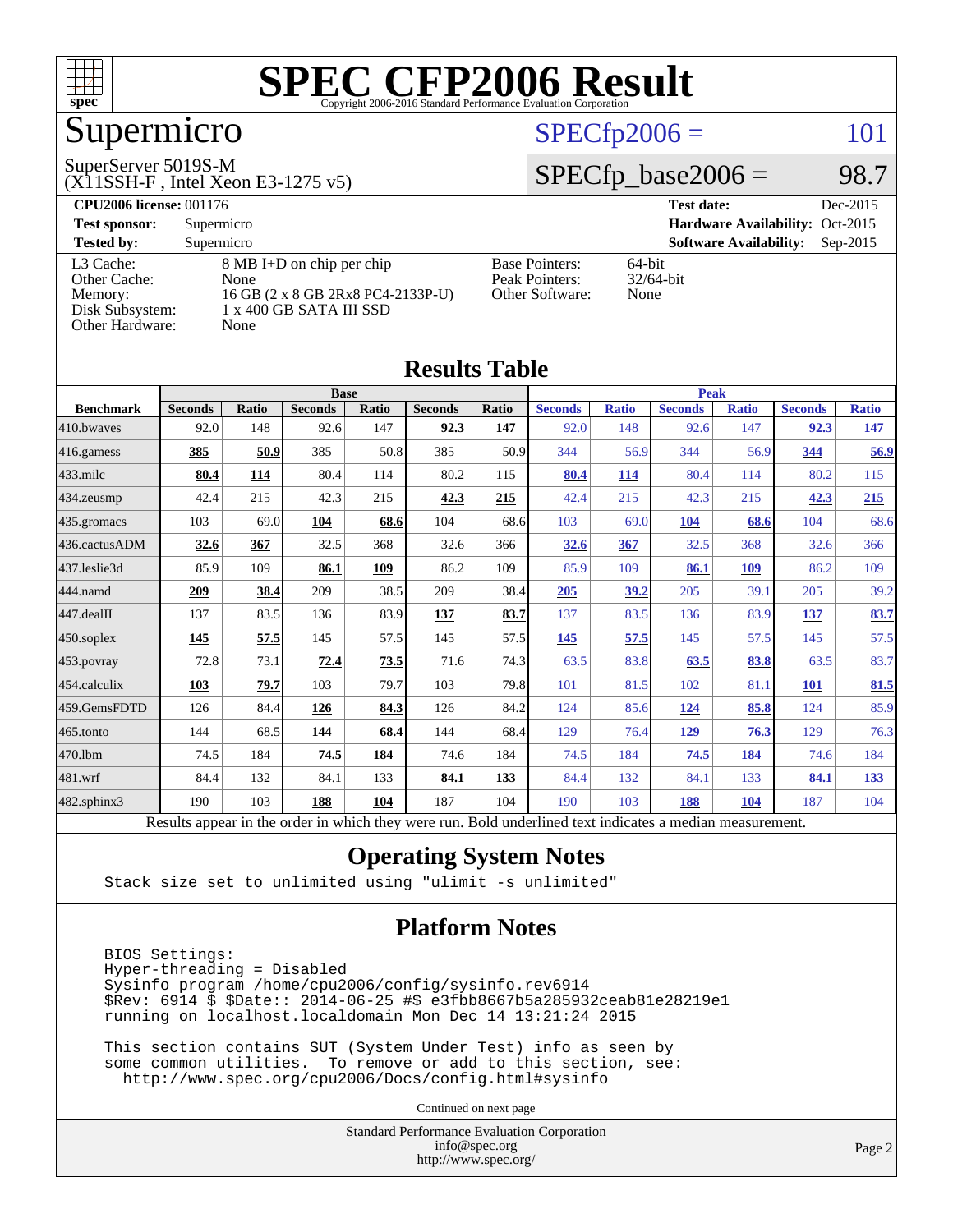

#### Supermicro

 $SPECTp2006 = 101$ 

(X11SSH-F , Intel Xeon E3-1275 v5) SuperServer 5019S-M

 $SPECTp\_base2006 = 98.7$ 

**[CPU2006 license:](http://www.spec.org/auto/cpu2006/Docs/result-fields.html#CPU2006license)** 001176 **[Test date:](http://www.spec.org/auto/cpu2006/Docs/result-fields.html#Testdate)** Dec-2015 **[Test sponsor:](http://www.spec.org/auto/cpu2006/Docs/result-fields.html#Testsponsor)** Supermicro Supermicro **[Hardware Availability:](http://www.spec.org/auto/cpu2006/Docs/result-fields.html#HardwareAvailability)** Oct-2015 **[Tested by:](http://www.spec.org/auto/cpu2006/Docs/result-fields.html#Testedby)** Supermicro **Supermicro [Software Availability:](http://www.spec.org/auto/cpu2006/Docs/result-fields.html#SoftwareAvailability)** Sep-2015

#### **[Platform Notes \(Continued\)](http://www.spec.org/auto/cpu2006/Docs/result-fields.html#PlatformNotes)**

Standard Performance Evaluation Corporation [info@spec.org](mailto:info@spec.org) From /proc/cpuinfo model name:  $Intel(R)$  Xeon $(R)$  CPU E3-1275 v5 @ 3.60GHz 1 "physical id"s (chips) 4 "processors" cores, siblings (Caution: counting these is hw and system dependent. The following excerpts from /proc/cpuinfo might not be reliable. Use with caution.) cpu cores : 4 siblings : 4 physical 0: cores 0 1 2 3 cache size : 8192 KB From /proc/meminfo<br>MemTotal: 16047792 kB HugePages\_Total: 0<br>Hugepagesize: 2048 kB Hugepagesize: From /etc/\*release\* /etc/\*version\* os-release: NAME="Red Hat Enterprise Linux Server" VERSION="7.2 (Maipo)" ID="rhel" ID\_LIKE="fedora" VERSION\_ID="7.2" PRETTY NAME="Red Hat Enterprise Linux Server 7.2 (Maipo)" ANSI\_COLOR="0;31" CPE\_NAME="cpe:/o:redhat:enterprise\_linux:7.2:GA:server" redhat-release: Red Hat Enterprise Linux Server release 7.2 (Maipo) system-release: Red Hat Enterprise Linux Server release 7.2 (Maipo) system-release-cpe: cpe:/o:redhat:enterprise\_linux:7.2:ga:server uname -a: Linux localhost.localdomain 3.10.0-327.el7.x86\_64 #1 SMP Thu Oct 29 17:29:29 EDT 2015 x86\_64 x86\_64 x86\_64 GNU/Linux run-level 3 Dec 14 09:17 SPEC is set to: /home/cpu2006 Type Size Used Avail Use% Mounted on /dev/mapper/rhel-root xfs 280G 26G 254G 10% / Additional information from dmidecode: Warning: Use caution when you interpret this section. The 'dmidecode' program reads system data which is "intended to allow hardware to be accurately determined", but the intent may not be met, as there are frequent changes to hardware, firmware, and the "DMTF SMBIOS" standard. BIOS American Megatrends Inc. 1.0a 11/13/2015 Memory: 2x Micron 16ATF1G64AZ-2G1A2 8 GB 2 rank 2133 MHz 2x Not Specified Not Specified Continued on next page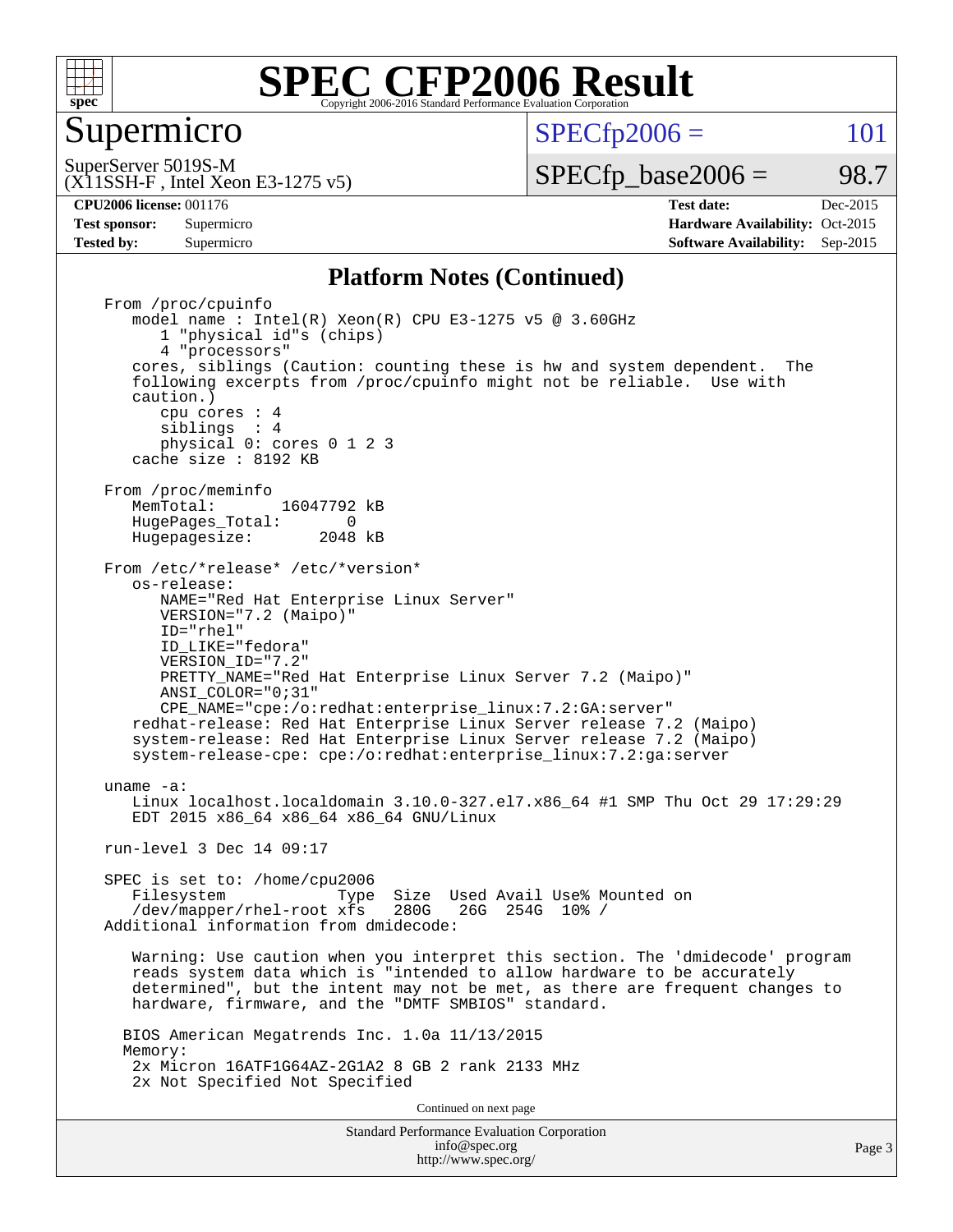

# Supermicro

 $SPECTp2006 = 101$ 

SuperServer 5019S-M

 $SPECfp\_base2006 = 98.7$ 

(X11SSH-F , Intel Xeon E3-1275 v5)

**[CPU2006 license:](http://www.spec.org/auto/cpu2006/Docs/result-fields.html#CPU2006license)** 001176 **[Test date:](http://www.spec.org/auto/cpu2006/Docs/result-fields.html#Testdate)** Dec-2015 **[Test sponsor:](http://www.spec.org/auto/cpu2006/Docs/result-fields.html#Testsponsor)** Supermicro Supermicro **[Hardware Availability:](http://www.spec.org/auto/cpu2006/Docs/result-fields.html#HardwareAvailability)** Oct-2015 **[Tested by:](http://www.spec.org/auto/cpu2006/Docs/result-fields.html#Testedby)** Supermicro **[Software Availability:](http://www.spec.org/auto/cpu2006/Docs/result-fields.html#SoftwareAvailability)** Sep-2015

#### **[Platform Notes \(Continued\)](http://www.spec.org/auto/cpu2006/Docs/result-fields.html#PlatformNotes)**

(End of data from sysinfo program)

#### **[General Notes](http://www.spec.org/auto/cpu2006/Docs/result-fields.html#GeneralNotes)**

Environment variables set by runspec before the start of the run:  $KMP_A$ FFINITY = "granularity=fine, compact, 1, 0" LD\_LIBRARY\_PATH = "/home/cpu2006/libs/32:/home/cpu2006/libs/64:/home/cpu2006/sh" OMP\_NUM\_THREADS = "4"

 Binaries compiled on a system with 1x Intel Core i5-4670K CPU + 32GB memory using RedHat EL 7.1 Transparent Huge Pages enabled with: echo always > /sys/kernel/mm/transparent\_hugepage/enabled

#### **[Base Compiler Invocation](http://www.spec.org/auto/cpu2006/Docs/result-fields.html#BaseCompilerInvocation)**

[C benchmarks](http://www.spec.org/auto/cpu2006/Docs/result-fields.html#Cbenchmarks):  $\text{icc}$  -m64

 $C++$  benchmarks:<br>icpc  $-m$ -m64

[Fortran benchmarks](http://www.spec.org/auto/cpu2006/Docs/result-fields.html#Fortranbenchmarks): [ifort -m64](http://www.spec.org/cpu2006/results/res2016q1/cpu2006-20151217-38463.flags.html#user_FCbase_intel_ifort_64bit_ee9d0fb25645d0210d97eb0527dcc06e)

[Benchmarks using both Fortran and C](http://www.spec.org/auto/cpu2006/Docs/result-fields.html#BenchmarksusingbothFortranandC): [icc -m64](http://www.spec.org/cpu2006/results/res2016q1/cpu2006-20151217-38463.flags.html#user_CC_FCbase_intel_icc_64bit_0b7121f5ab7cfabee23d88897260401c) [ifort -m64](http://www.spec.org/cpu2006/results/res2016q1/cpu2006-20151217-38463.flags.html#user_CC_FCbase_intel_ifort_64bit_ee9d0fb25645d0210d97eb0527dcc06e)

#### **[Base Portability Flags](http://www.spec.org/auto/cpu2006/Docs/result-fields.html#BasePortabilityFlags)**

| 410.bwaves: -DSPEC CPU LP64<br>416.gamess: -DSPEC_CPU_LP64<br>433.milc: -DSPEC CPU LP64<br>434.zeusmp: -DSPEC_CPU_LP64<br>435.gromacs: -DSPEC_CPU_LP64 -nofor_main<br>436.cactusADM: -DSPEC CPU LP64 -nofor main<br>437.leslie3d: -DSPEC CPU LP64<br>444.namd: - DSPEC_CPU LP64<br>447.dealII: -DSPEC CPU LP64 |                                                                |
|----------------------------------------------------------------------------------------------------------------------------------------------------------------------------------------------------------------------------------------------------------------------------------------------------------------|----------------------------------------------------------------|
| 450.soplex: -DSPEC_CPU_LP64<br>453.povray: -DSPEC_CPU_LP64<br>454.calculix: - DSPEC CPU LP64 - nofor main<br>459. GemsFDTD: - DSPEC CPU LP64<br>465.tonto: - DSPEC CPU LP64<br>470.1bm: - DSPEC CPU LP64                                                                                                       | 481.wrf: -DSPEC_CPU_LP64 -DSPEC_CPU_CASE_FLAG -DSPEC_CPU_LINUX |

Continued on next page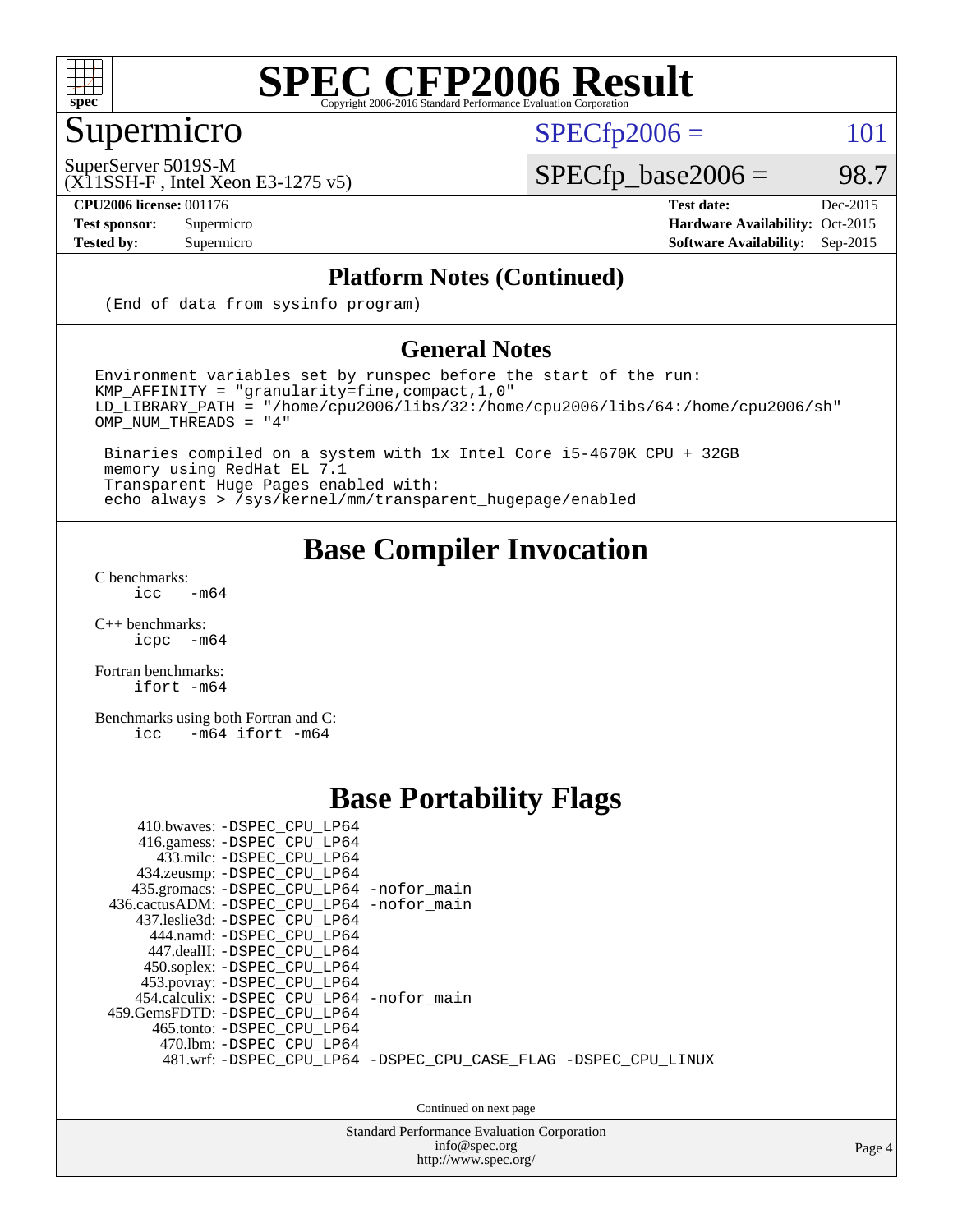

#### Supermicro

SuperServer 5019S-M

 $SPECTp2006 = 101$ 

(X11SSH-F , Intel Xeon E3-1275 v5)

 $SPECTp\_base2006 = 98.7$ 

**[CPU2006 license:](http://www.spec.org/auto/cpu2006/Docs/result-fields.html#CPU2006license)** 001176 **[Test date:](http://www.spec.org/auto/cpu2006/Docs/result-fields.html#Testdate)** Dec-2015

**[Test sponsor:](http://www.spec.org/auto/cpu2006/Docs/result-fields.html#Testsponsor)** Supermicro Supermicro **[Hardware Availability:](http://www.spec.org/auto/cpu2006/Docs/result-fields.html#HardwareAvailability)** Oct-2015 **[Tested by:](http://www.spec.org/auto/cpu2006/Docs/result-fields.html#Testedby)** Supermicro **Supermicro [Software Availability:](http://www.spec.org/auto/cpu2006/Docs/result-fields.html#SoftwareAvailability)** Sep-2015

### **[Base Portability Flags \(Continued\)](http://www.spec.org/auto/cpu2006/Docs/result-fields.html#BasePortabilityFlags)**

482.sphinx3: [-DSPEC\\_CPU\\_LP64](http://www.spec.org/cpu2006/results/res2016q1/cpu2006-20151217-38463.flags.html#suite_basePORTABILITY482_sphinx3_DSPEC_CPU_LP64)

### **[Base Optimization Flags](http://www.spec.org/auto/cpu2006/Docs/result-fields.html#BaseOptimizationFlags)**

[C benchmarks](http://www.spec.org/auto/cpu2006/Docs/result-fields.html#Cbenchmarks): [-xCORE-AVX2](http://www.spec.org/cpu2006/results/res2016q1/cpu2006-20151217-38463.flags.html#user_CCbase_f-xAVX2_5f5fc0cbe2c9f62c816d3e45806c70d7) [-ipo](http://www.spec.org/cpu2006/results/res2016q1/cpu2006-20151217-38463.flags.html#user_CCbase_f-ipo) [-O3](http://www.spec.org/cpu2006/results/res2016q1/cpu2006-20151217-38463.flags.html#user_CCbase_f-O3) [-no-prec-div](http://www.spec.org/cpu2006/results/res2016q1/cpu2006-20151217-38463.flags.html#user_CCbase_f-no-prec-div) [-parallel](http://www.spec.org/cpu2006/results/res2016q1/cpu2006-20151217-38463.flags.html#user_CCbase_f-parallel) [-opt-prefetch](http://www.spec.org/cpu2006/results/res2016q1/cpu2006-20151217-38463.flags.html#user_CCbase_f-opt-prefetch) [-ansi-alias](http://www.spec.org/cpu2006/results/res2016q1/cpu2006-20151217-38463.flags.html#user_CCbase_f-ansi-alias)

[C++ benchmarks:](http://www.spec.org/auto/cpu2006/Docs/result-fields.html#CXXbenchmarks)

[-xCORE-AVX2](http://www.spec.org/cpu2006/results/res2016q1/cpu2006-20151217-38463.flags.html#user_CXXbase_f-xAVX2_5f5fc0cbe2c9f62c816d3e45806c70d7) [-ipo](http://www.spec.org/cpu2006/results/res2016q1/cpu2006-20151217-38463.flags.html#user_CXXbase_f-ipo) [-O3](http://www.spec.org/cpu2006/results/res2016q1/cpu2006-20151217-38463.flags.html#user_CXXbase_f-O3) [-no-prec-div](http://www.spec.org/cpu2006/results/res2016q1/cpu2006-20151217-38463.flags.html#user_CXXbase_f-no-prec-div) [-opt-prefetch](http://www.spec.org/cpu2006/results/res2016q1/cpu2006-20151217-38463.flags.html#user_CXXbase_f-opt-prefetch) [-ansi-alias](http://www.spec.org/cpu2006/results/res2016q1/cpu2006-20151217-38463.flags.html#user_CXXbase_f-ansi-alias)

[Fortran benchmarks](http://www.spec.org/auto/cpu2006/Docs/result-fields.html#Fortranbenchmarks): [-xCORE-AVX2](http://www.spec.org/cpu2006/results/res2016q1/cpu2006-20151217-38463.flags.html#user_FCbase_f-xAVX2_5f5fc0cbe2c9f62c816d3e45806c70d7) [-ipo](http://www.spec.org/cpu2006/results/res2016q1/cpu2006-20151217-38463.flags.html#user_FCbase_f-ipo) [-O3](http://www.spec.org/cpu2006/results/res2016q1/cpu2006-20151217-38463.flags.html#user_FCbase_f-O3) [-no-prec-div](http://www.spec.org/cpu2006/results/res2016q1/cpu2006-20151217-38463.flags.html#user_FCbase_f-no-prec-div) [-parallel](http://www.spec.org/cpu2006/results/res2016q1/cpu2006-20151217-38463.flags.html#user_FCbase_f-parallel) [-opt-prefetch](http://www.spec.org/cpu2006/results/res2016q1/cpu2006-20151217-38463.flags.html#user_FCbase_f-opt-prefetch)

[Benchmarks using both Fortran and C](http://www.spec.org/auto/cpu2006/Docs/result-fields.html#BenchmarksusingbothFortranandC): [-xCORE-AVX2](http://www.spec.org/cpu2006/results/res2016q1/cpu2006-20151217-38463.flags.html#user_CC_FCbase_f-xAVX2_5f5fc0cbe2c9f62c816d3e45806c70d7) [-ipo](http://www.spec.org/cpu2006/results/res2016q1/cpu2006-20151217-38463.flags.html#user_CC_FCbase_f-ipo) [-O3](http://www.spec.org/cpu2006/results/res2016q1/cpu2006-20151217-38463.flags.html#user_CC_FCbase_f-O3) [-no-prec-div](http://www.spec.org/cpu2006/results/res2016q1/cpu2006-20151217-38463.flags.html#user_CC_FCbase_f-no-prec-div) [-parallel](http://www.spec.org/cpu2006/results/res2016q1/cpu2006-20151217-38463.flags.html#user_CC_FCbase_f-parallel) [-opt-prefetch](http://www.spec.org/cpu2006/results/res2016q1/cpu2006-20151217-38463.flags.html#user_CC_FCbase_f-opt-prefetch) [-ansi-alias](http://www.spec.org/cpu2006/results/res2016q1/cpu2006-20151217-38463.flags.html#user_CC_FCbase_f-ansi-alias)

### **[Peak Compiler Invocation](http://www.spec.org/auto/cpu2006/Docs/result-fields.html#PeakCompilerInvocation)**

[C benchmarks](http://www.spec.org/auto/cpu2006/Docs/result-fields.html#Cbenchmarks):  $-m64$ 

[C++ benchmarks:](http://www.spec.org/auto/cpu2006/Docs/result-fields.html#CXXbenchmarks) [icpc -m64](http://www.spec.org/cpu2006/results/res2016q1/cpu2006-20151217-38463.flags.html#user_CXXpeak_intel_icpc_64bit_bedb90c1146cab66620883ef4f41a67e)

[Fortran benchmarks](http://www.spec.org/auto/cpu2006/Docs/result-fields.html#Fortranbenchmarks): [ifort -m64](http://www.spec.org/cpu2006/results/res2016q1/cpu2006-20151217-38463.flags.html#user_FCpeak_intel_ifort_64bit_ee9d0fb25645d0210d97eb0527dcc06e)

### **[Peak Portability Flags](http://www.spec.org/auto/cpu2006/Docs/result-fields.html#PeakPortabilityFlags)**

Same as Base Portability Flags

# **[Peak Optimization Flags](http://www.spec.org/auto/cpu2006/Docs/result-fields.html#PeakOptimizationFlags)**

[C benchmarks](http://www.spec.org/auto/cpu2006/Docs/result-fields.html#Cbenchmarks):

433.milc: basepeak = yes

Continued on next page

[Benchmarks using both Fortran and C](http://www.spec.org/auto/cpu2006/Docs/result-fields.html#BenchmarksusingbothFortranandC): [icc -m64](http://www.spec.org/cpu2006/results/res2016q1/cpu2006-20151217-38463.flags.html#user_CC_FCpeak_intel_icc_64bit_0b7121f5ab7cfabee23d88897260401c) [ifort -m64](http://www.spec.org/cpu2006/results/res2016q1/cpu2006-20151217-38463.flags.html#user_CC_FCpeak_intel_ifort_64bit_ee9d0fb25645d0210d97eb0527dcc06e)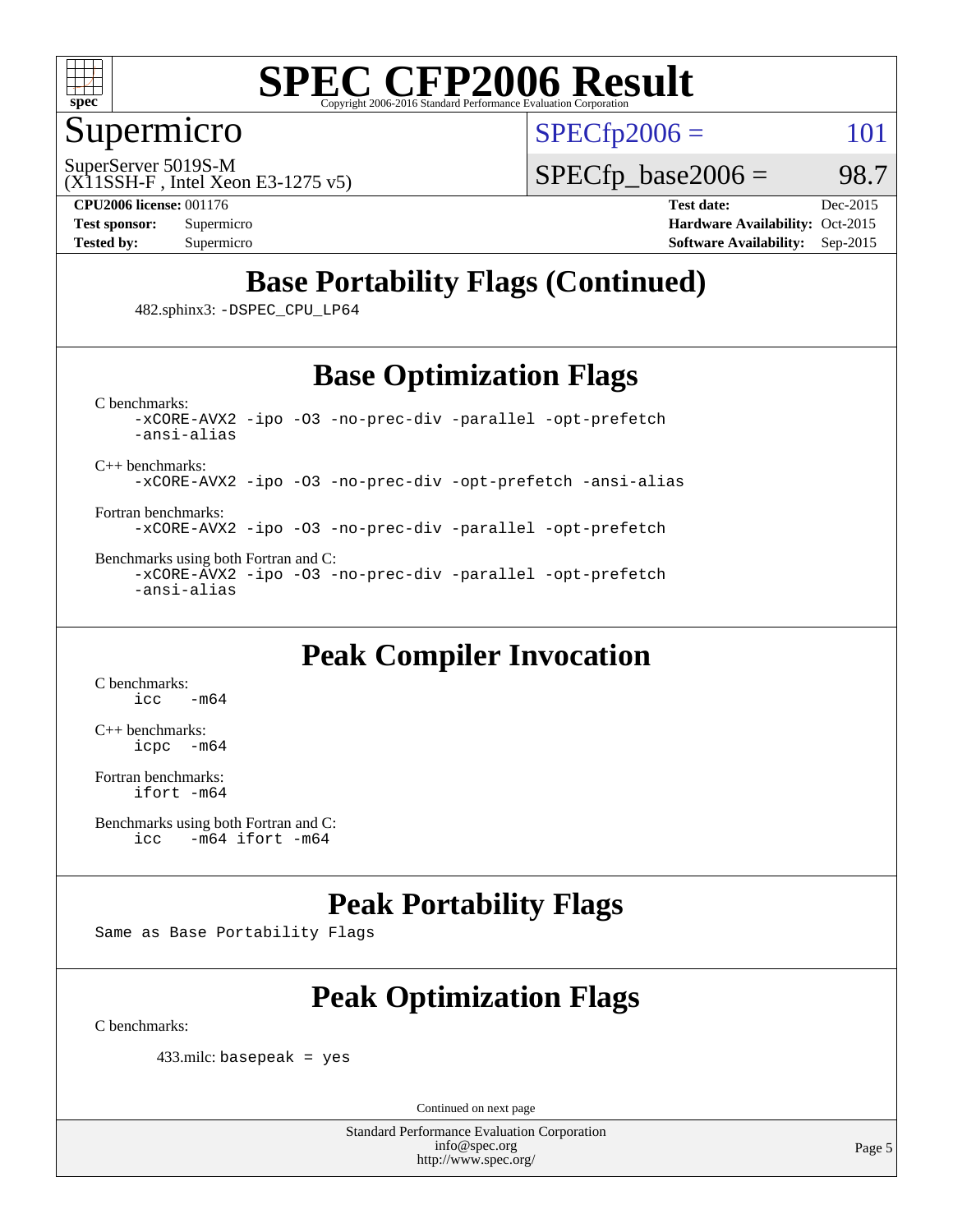

Supermicro

 $SPECTp2006 = 101$ 

(X11SSH-F , Intel Xeon E3-1275 v5) SuperServer 5019S-M

 $SPECTp\_base2006 = 98.7$ 

**[Tested by:](http://www.spec.org/auto/cpu2006/Docs/result-fields.html#Testedby)** Supermicro **[Software Availability:](http://www.spec.org/auto/cpu2006/Docs/result-fields.html#SoftwareAvailability)** Sep-2015

**[CPU2006 license:](http://www.spec.org/auto/cpu2006/Docs/result-fields.html#CPU2006license)** 001176 **[Test date:](http://www.spec.org/auto/cpu2006/Docs/result-fields.html#Testdate)** Dec-2015 **[Test sponsor:](http://www.spec.org/auto/cpu2006/Docs/result-fields.html#Testsponsor)** Supermicro **[Hardware Availability:](http://www.spec.org/auto/cpu2006/Docs/result-fields.html#HardwareAvailability)** Oct-2015

### **[Peak Optimization Flags \(Continued\)](http://www.spec.org/auto/cpu2006/Docs/result-fields.html#PeakOptimizationFlags)**

 $470$ .lbm: basepeak = yes 482.sphinx3: basepeak = yes [C++ benchmarks:](http://www.spec.org/auto/cpu2006/Docs/result-fields.html#CXXbenchmarks) 444.namd: [-xCORE-AVX2](http://www.spec.org/cpu2006/results/res2016q1/cpu2006-20151217-38463.flags.html#user_peakPASS2_CXXFLAGSPASS2_LDFLAGS444_namd_f-xAVX2_5f5fc0cbe2c9f62c816d3e45806c70d7)(pass 2) [-prof-gen:threadsafe](http://www.spec.org/cpu2006/results/res2016q1/cpu2006-20151217-38463.flags.html#user_peakPASS1_CXXFLAGSPASS1_LDFLAGS444_namd_prof_gen_21a26eb79f378b550acd7bec9fe4467a)(pass 1)  $-i\text{po}(pass 2) -\overline{0}3(pass 2) -no-prec-div(pass 2)$  $-i\text{po}(pass 2) -\overline{0}3(pass 2) -no-prec-div(pass 2)$  $-i\text{po}(pass 2) -\overline{0}3(pass 2) -no-prec-div(pass 2)$ [-par-num-threads=1](http://www.spec.org/cpu2006/results/res2016q1/cpu2006-20151217-38463.flags.html#user_peakPASS1_CXXFLAGSPASS1_LDFLAGS444_namd_par_num_threads_786a6ff141b4e9e90432e998842df6c2)(pass 1) [-prof-use](http://www.spec.org/cpu2006/results/res2016q1/cpu2006-20151217-38463.flags.html#user_peakPASS2_CXXFLAGSPASS2_LDFLAGS444_namd_prof_use_bccf7792157ff70d64e32fe3e1250b55)(pass 2) [-fno-alias](http://www.spec.org/cpu2006/results/res2016q1/cpu2006-20151217-38463.flags.html#user_peakCXXOPTIMIZEOPTIMIZE444_namd_f-no-alias_694e77f6c5a51e658e82ccff53a9e63a) [-auto-ilp32](http://www.spec.org/cpu2006/results/res2016q1/cpu2006-20151217-38463.flags.html#user_peakCXXOPTIMIZE444_namd_f-auto-ilp32)  $447$ .dealII: basepeak = yes 450.soplex: basepeak = yes 453.povray: [-xCORE-AVX2](http://www.spec.org/cpu2006/results/res2016q1/cpu2006-20151217-38463.flags.html#user_peakPASS2_CXXFLAGSPASS2_LDFLAGS453_povray_f-xAVX2_5f5fc0cbe2c9f62c816d3e45806c70d7)(pass 2) [-prof-gen:threadsafe](http://www.spec.org/cpu2006/results/res2016q1/cpu2006-20151217-38463.flags.html#user_peakPASS1_CXXFLAGSPASS1_LDFLAGS453_povray_prof_gen_21a26eb79f378b550acd7bec9fe4467a)(pass 1)  $-ipo(pass 2)$  $-ipo(pass 2)$   $-03(pass 2)$   $-no-prec-div(pass 2)$  $-no-prec-div(pass 2)$ [-par-num-threads=1](http://www.spec.org/cpu2006/results/res2016q1/cpu2006-20151217-38463.flags.html#user_peakPASS1_CXXFLAGSPASS1_LDFLAGS453_povray_par_num_threads_786a6ff141b4e9e90432e998842df6c2)(pass 1) [-prof-use](http://www.spec.org/cpu2006/results/res2016q1/cpu2006-20151217-38463.flags.html#user_peakPASS2_CXXFLAGSPASS2_LDFLAGS453_povray_prof_use_bccf7792157ff70d64e32fe3e1250b55)(pass 2) [-unroll4](http://www.spec.org/cpu2006/results/res2016q1/cpu2006-20151217-38463.flags.html#user_peakCXXOPTIMIZE453_povray_f-unroll_4e5e4ed65b7fd20bdcd365bec371b81f) [-ansi-alias](http://www.spec.org/cpu2006/results/res2016q1/cpu2006-20151217-38463.flags.html#user_peakCXXOPTIMIZE453_povray_f-ansi-alias) [Fortran benchmarks](http://www.spec.org/auto/cpu2006/Docs/result-fields.html#Fortranbenchmarks):  $410.bwaves: basepeak = yes$  416.gamess: [-xCORE-AVX2](http://www.spec.org/cpu2006/results/res2016q1/cpu2006-20151217-38463.flags.html#user_peakPASS2_FFLAGSPASS2_LDFLAGS416_gamess_f-xAVX2_5f5fc0cbe2c9f62c816d3e45806c70d7)(pass 2) [-prof-gen:threadsafe](http://www.spec.org/cpu2006/results/res2016q1/cpu2006-20151217-38463.flags.html#user_peakPASS1_FFLAGSPASS1_LDFLAGS416_gamess_prof_gen_21a26eb79f378b550acd7bec9fe4467a)(pass 1)  $-i\text{po}(pass 2)$   $-\tilde{O}3(pass 2)$   $-no-prec-div(pass 2)$  $-no-prec-div(pass 2)$ [-par-num-threads=1](http://www.spec.org/cpu2006/results/res2016q1/cpu2006-20151217-38463.flags.html#user_peakPASS1_FFLAGSPASS1_LDFLAGS416_gamess_par_num_threads_786a6ff141b4e9e90432e998842df6c2)(pass 1) [-prof-use](http://www.spec.org/cpu2006/results/res2016q1/cpu2006-20151217-38463.flags.html#user_peakPASS2_FFLAGSPASS2_LDFLAGS416_gamess_prof_use_bccf7792157ff70d64e32fe3e1250b55)(pass 2) [-unroll2](http://www.spec.org/cpu2006/results/res2016q1/cpu2006-20151217-38463.flags.html#user_peakOPTIMIZE416_gamess_f-unroll_784dae83bebfb236979b41d2422d7ec2) [-inline-level=0](http://www.spec.org/cpu2006/results/res2016q1/cpu2006-20151217-38463.flags.html#user_peakOPTIMIZE416_gamess_f-inline-level_318d07a09274ad25e8d15dbfaa68ba50) [-scalar-rep-](http://www.spec.org/cpu2006/results/res2016q1/cpu2006-20151217-38463.flags.html#user_peakOPTIMIZE416_gamess_f-disablescalarrep_abbcad04450fb118e4809c81d83c8a1d) 434.zeusmp: basepeak = yes 437.leslie3d: basepeak = yes 459.GemsFDTD: [-xCORE-AVX2](http://www.spec.org/cpu2006/results/res2016q1/cpu2006-20151217-38463.flags.html#user_peakPASS2_FFLAGSPASS2_LDFLAGS459_GemsFDTD_f-xAVX2_5f5fc0cbe2c9f62c816d3e45806c70d7)(pass 2) [-prof-gen:threadsafe](http://www.spec.org/cpu2006/results/res2016q1/cpu2006-20151217-38463.flags.html#user_peakPASS1_FFLAGSPASS1_LDFLAGS459_GemsFDTD_prof_gen_21a26eb79f378b550acd7bec9fe4467a)(pass 1)  $-i\text{po}(pass 2) -\overline{0}3(pass 2) -no-prec-div(pass 2)$  $-i\text{po}(pass 2) -\overline{0}3(pass 2) -no-prec-div(pass 2)$  $-i\text{po}(pass 2) -\overline{0}3(pass 2) -no-prec-div(pass 2)$ [-par-num-threads=1](http://www.spec.org/cpu2006/results/res2016q1/cpu2006-20151217-38463.flags.html#user_peakPASS1_FFLAGSPASS1_LDFLAGS459_GemsFDTD_par_num_threads_786a6ff141b4e9e90432e998842df6c2)(pass 1) [-prof-use](http://www.spec.org/cpu2006/results/res2016q1/cpu2006-20151217-38463.flags.html#user_peakPASS2_FFLAGSPASS2_LDFLAGS459_GemsFDTD_prof_use_bccf7792157ff70d64e32fe3e1250b55)(pass 2) [-unroll2](http://www.spec.org/cpu2006/results/res2016q1/cpu2006-20151217-38463.flags.html#user_peakOPTIMIZE459_GemsFDTD_f-unroll_784dae83bebfb236979b41d2422d7ec2) [-inline-level=0](http://www.spec.org/cpu2006/results/res2016q1/cpu2006-20151217-38463.flags.html#user_peakOPTIMIZE459_GemsFDTD_f-inline-level_318d07a09274ad25e8d15dbfaa68ba50) [-opt-prefetch](http://www.spec.org/cpu2006/results/res2016q1/cpu2006-20151217-38463.flags.html#user_peakOPTIMIZE459_GemsFDTD_f-opt-prefetch) [-parallel](http://www.spec.org/cpu2006/results/res2016q1/cpu2006-20151217-38463.flags.html#user_peakOPTIMIZE459_GemsFDTD_f-parallel) 465.tonto: [-xCORE-AVX2](http://www.spec.org/cpu2006/results/res2016q1/cpu2006-20151217-38463.flags.html#user_peakPASS2_FFLAGSPASS2_LDFLAGS465_tonto_f-xAVX2_5f5fc0cbe2c9f62c816d3e45806c70d7)(pass 2) [-prof-gen:threadsafe](http://www.spec.org/cpu2006/results/res2016q1/cpu2006-20151217-38463.flags.html#user_peakPASS1_FFLAGSPASS1_LDFLAGS465_tonto_prof_gen_21a26eb79f378b550acd7bec9fe4467a)(pass 1)  $-i\text{po}(pass 2) -\overline{O}3(pass 2)$  [-no-prec-div](http://www.spec.org/cpu2006/results/res2016q1/cpu2006-20151217-38463.flags.html#user_peakPASS2_FFLAGSPASS2_LDFLAGS465_tonto_f-no-prec-div)(pass 2) [-par-num-threads=1](http://www.spec.org/cpu2006/results/res2016q1/cpu2006-20151217-38463.flags.html#user_peakPASS1_FFLAGSPASS1_LDFLAGS465_tonto_par_num_threads_786a6ff141b4e9e90432e998842df6c2)(pass 1) [-prof-use](http://www.spec.org/cpu2006/results/res2016q1/cpu2006-20151217-38463.flags.html#user_peakPASS2_FFLAGSPASS2_LDFLAGS465_tonto_prof_use_bccf7792157ff70d64e32fe3e1250b55)(pass 2) [-inline-calloc](http://www.spec.org/cpu2006/results/res2016q1/cpu2006-20151217-38463.flags.html#user_peakOPTIMIZE465_tonto_f-inline-calloc) [-opt-malloc-options=3](http://www.spec.org/cpu2006/results/res2016q1/cpu2006-20151217-38463.flags.html#user_peakOPTIMIZE465_tonto_f-opt-malloc-options_13ab9b803cf986b4ee62f0a5998c2238) [-auto](http://www.spec.org/cpu2006/results/res2016q1/cpu2006-20151217-38463.flags.html#user_peakOPTIMIZE465_tonto_f-auto) [-unroll4](http://www.spec.org/cpu2006/results/res2016q1/cpu2006-20151217-38463.flags.html#user_peakOPTIMIZE465_tonto_f-unroll_4e5e4ed65b7fd20bdcd365bec371b81f) [Benchmarks using both Fortran and C](http://www.spec.org/auto/cpu2006/Docs/result-fields.html#BenchmarksusingbothFortranandC): 435.gromacs: basepeak = yes 436.cactusADM: basepeak = yes Continued on next page